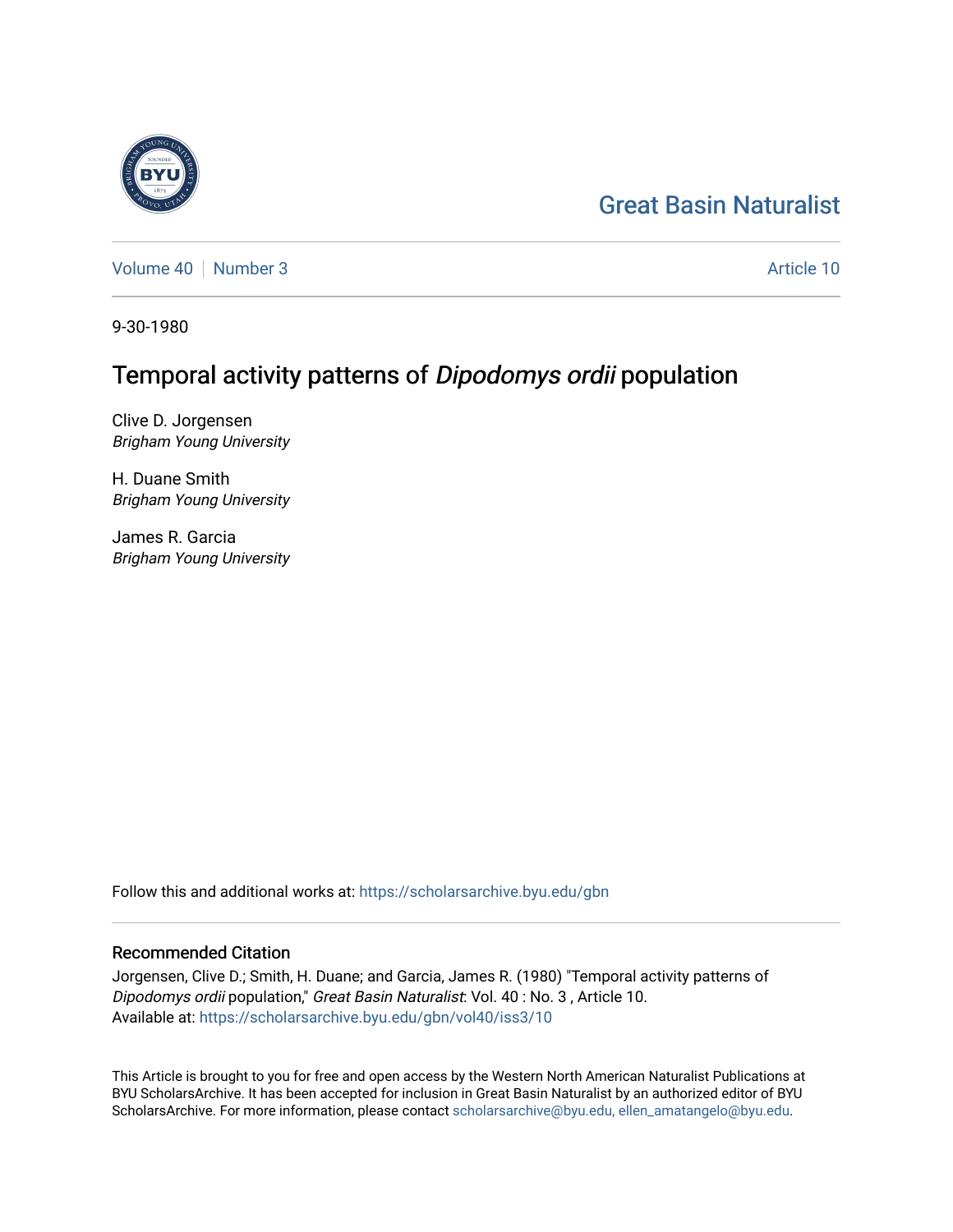### TEMPORAL ACTIVITY PATTERNS OF A DIPODOMYS ORDII POPULATION

Clive D. Jorgensen,<sup>1</sup> H. Duane Smith,<sup>1</sup>, and James R. Garcia<sup>1</sup>

ABSTRACT.- Temporal activity patterns for Dipodomys ordii were generally bimodal during the summer, with the highest peak occurring during early predawn hours when conditions were optimum for water conservation. Removal of dominant members in the population resulted in a substantial shift in the activity pattern to increased activity during the evening hours.

Ecologists studying small mammals must contimially attempt to resolve the problems of inadequate methods to study daily activity patterns in natural environments, especially when studying secretive and/or nocturnal species that require trapping procedures. Usefulness of temporal activity data has been demonstrated in simulation trapping studies (Burnham and Overton 1969, Manly 1970, Jorgensen et al. 1972), population estimator studies (Scott et al. 1978), and energetics studies (Kenagy 1973), among others. Al though methods for obtaining data under field conditions have not been well devel oped, some have been reported (Jorgensen and Hayward 1965, Eider 1968, Marten 1973). Generally, their results are deficient in one or more of the following: (1) numbers of recorded activity events per day, (2) timing of the observed or measured activity event, (3) ability to assign an activity event to a specific individual, and (4) correlation between the measured activity under laboratory conditions with analogous activity in natural en vironments.

Harling (1971) attempted to relieve some of the difficulty in recording activity by de veloping a trap that could be continually monitored during a trapping period. His traps were electrically wired to a central communications console. Using walkie-talkie communications between someone on the grid and another at the console, Harling (1971) was able to obtain the precise time when an animal was caught as well as when it was released.

We extended Harling's (1971) methods to include an entire grid of traps comparably wired (Garcia et al. 1974) to study a population of *Dipodomys ordii* under field conditions. Our objectives were to determine the optimum foraging times for D. ordii in the salt desert shrub community of west-central Utah, and illustrate activity patterns that could assist in interpreting trapping data from other studies that include this species.

#### STUDY SITE AND METHODS

Data were collected from two sites at the Desert Range Experiment Station, Millard Co., Utah, from 21 August to 3 September 1971 and 25 June to 27 August 1973. Al though D. ordii was the species trapped most frequently during this study, Perognathus longimembris was common and Peromyscus maniculatus and Onychomys leucogaster were trapped occasionally. Both sites were sandy and dominated by Oryzopsis hymenoides, Chrysothamnus nauseosus, and Sal sola kali, although Ambrosia acanthicarpa, Astragalus spp., Atriplex canescens, Gilia hutchinsifolia, and Hilaria jamesii also were present.

The trap design and surveillance methods were described in detail by Garcia et al. (1974). A <sup>10</sup> X <sup>10</sup> (100 traps) grid was wired to a central communications console, where one researcher recorded traps as they were "set off." He then informed an assistant working on the grid where trapped animals were. Animal data were radioed from the as sistant to the researcher at the console by walkie-talkie. Data were then recorded and the trap reset. Animals seldom were detained in traps for more than a few minutes. Data collected in our study included: species, rela tive age (juvenile, subadult, adult), sex, repro-

<sup>&#</sup>x27;Department of Zoology. Brigham Voting University, Provo, Utah 84602.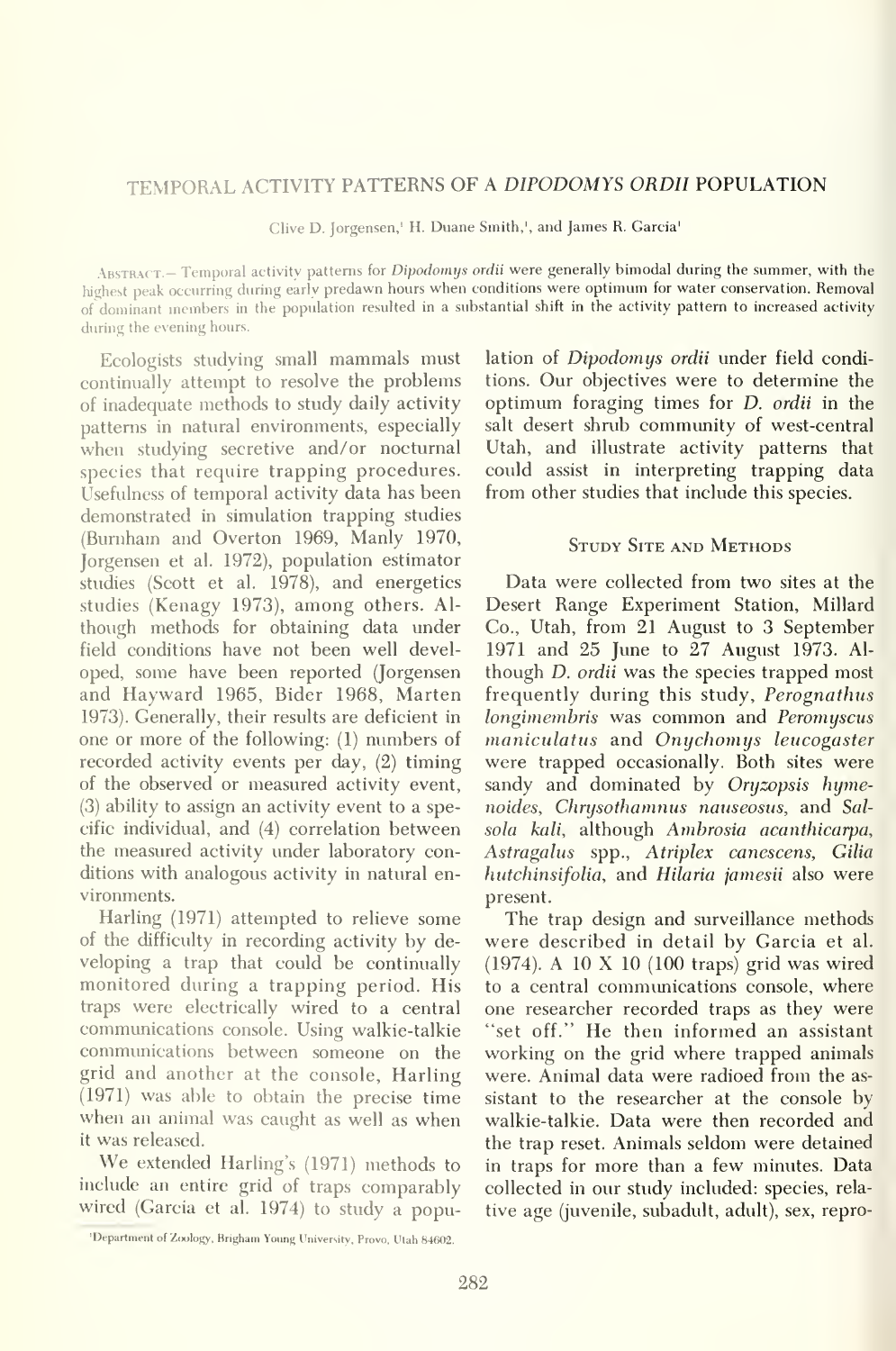ductive condition, and identification mark (toe clip). Supportive data, used as the inde pendent variables in our analyses and collect ed each time an animal was captured, were: ambient temperature, soil temperature, wind speed, cloud cover and lunar events (subjectively assessed), light intensity, barometric pressure, and relative humidity. Absolute humidities  $(gm/m^3)$  were determined using the methods described by Piatt and Griffiths (1964), i.e.,  $x = 217(RH)$  (e<sub>s</sub>)/100T, where T is degrees Kelvin and  $e_s$  is vapor pressures in air saturated with water.

The period between sundown and sunrise was divided into 20 subperiods, which were used as the time units while plotting activity. Since activity periods changed slightly as day lengths changed, it was necessary to establish a standard set of subperiods before data for different periods could be pooled. Stepwise regression methods were used to assess the ef fects of independent variables on activity rates among the pooled data for all activity subperiods. Differences in activity among sexes, ages, and reproductive condition class es were determined using Chi-square tests of independence.

An opportunity to assess possible effects of socially dominant individuals in the D. ordii population was noted after three weeks of activity data had been gathered in 1973. An an imal was considered dominant if it was the only adult captured within the area pre scribed when its capture points had been connected, or if it was the only adult repeatedly caught in a specific trap. Eleven dominant individuals among the 42 individuals re corded on the grid were removed from the poulation and activity data gathered for an additional five days. Temporal activitv pat terns of the populations before and after the selected removals were compared.

#### Results and Discussion

Activity for the intact population of D. ordii was essentially bimodal, with the greatest activity occurring during the predawn hours



Fig. 1. Activity patterns for Dipodomys ordii pooled among 20 subperiods over a 24-hour activity period.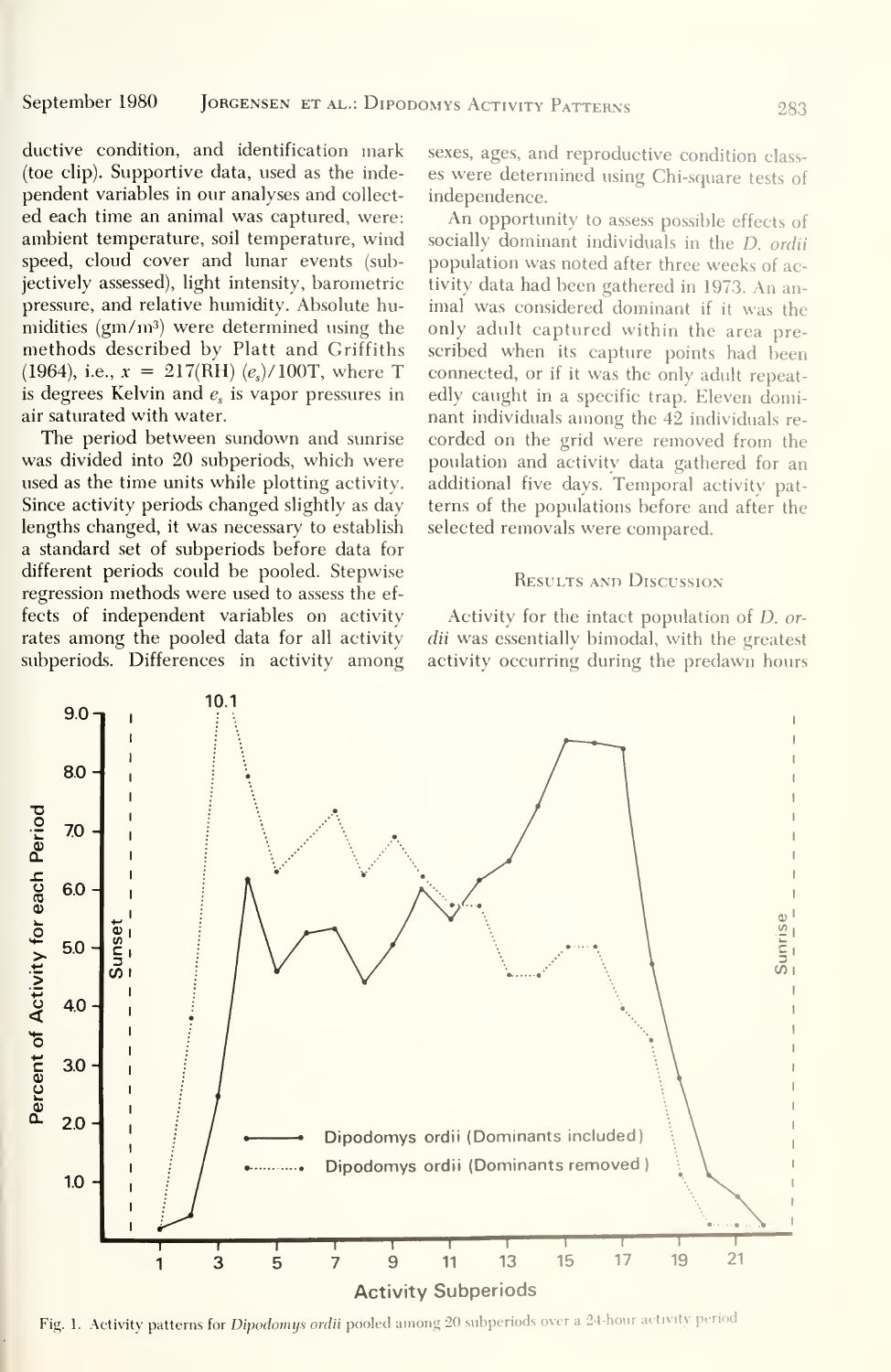(Fig. 1). These observations agree with Jor gensen and Hayward (1965), although our early evening peak is not as distinct. Since their data were gathered over the entire year from trapping rates per hour, we question whether their results are directly comparable with ours. Although we have no season-specific data to demonstrate seasonal variations in activity patterns, any variation would pro duce composite patterns difficult to interpret and compare.

Precipitation (11.4 cm) was unusually low in 1971 and rather high (20.5 cm) in 1973.

These differences in moisture were accompanied by comparable differences in vegetative production—low in 1971 and high in 1973 (Jorgensen, unpublished data). Chisquare analyses resulted in only 6 of a possible 20 tests being significant ( $p = .95$ ). All the 6 cohorts of animal classes that were sig nificant included adults (Table 1). The ober vations suggest that adults are more sensitive to seasonal changes in precipitation and veg etative production than immature classes (Fig. 2). The apparent difference was a change from reduced activity of fewer adults



Fig. 2. 1971 and 1973 activity patterns for adult Dipodomus ordii pooled among 20 subperiods over a 24-hour activity period.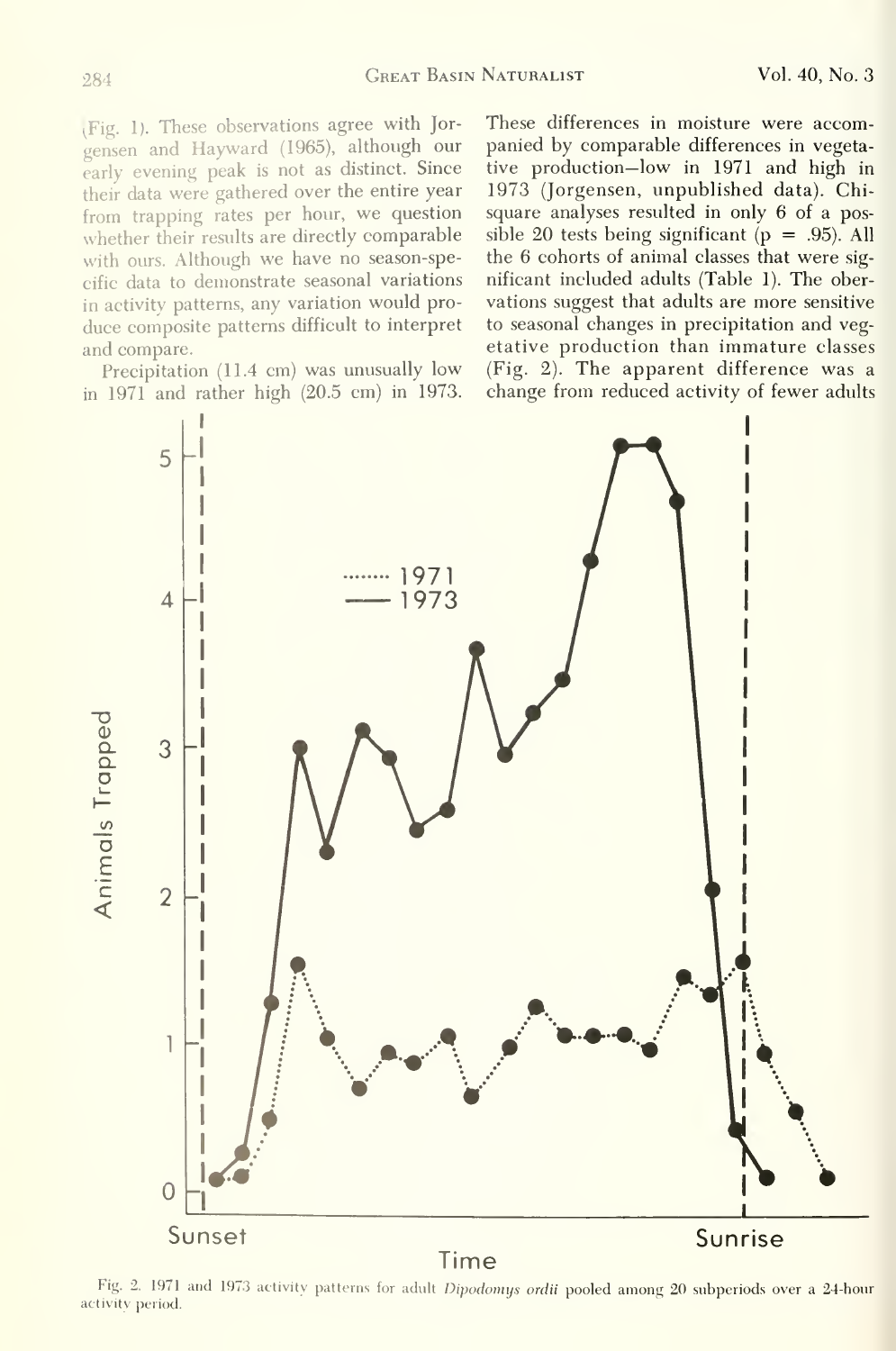**TABLE 1. Significantly independent**  $(p = .05)$  values of *hymenoides* were dropped to the ground in (1971 and 1973).

| Variable contrasts                      | d.f. | $\sqrt{2}$ |
|-----------------------------------------|------|------------|
| 1971 vs. 1973 (all classes combined)    | 19   | 131.37     |
| 1971 vs. 1973 (males)                   | 19   | 95.66      |
| 1971 vs. 1973 (females)                 | 19   | 51.41      |
| 1971 vs. 1973 (sexually active males)   | 18   | 32.48      |
| 1971 vs. 1973 (sexually inactive males) | 18   | 68.29      |
| 1971 vs. 1973 (all adults)              | 19   | 117.41     |

around a relatively constant level in 1971 to a higher level of activity for more animals in the predawn hours of 1973, a pattern that persisted when all 1973 observations were pooled  $(Fig. 1)$ .

The activity pattern with all animals still in the population (Fig. 1) was then examined to determine the effects independent variables may have had on it. Schmidt-Nielson (1964) reported that *Dipodomys merriami* was most active at low ambient temperatures, high relative humidity, and high absolute humidity. In 1973, we found that activity increased as temperature decreased and relative humidity increased, a condition that, along with an increase in absolute humidity, occurred most frequently in the predawn hours. Dipodomys ordii followed the same activity pattern reported for *D. merriami*, a behavior reported to maximize the conservation of water (Schmidt-Nielson 1964) or accommodate temporal competition with Dipo*domys microps* (Kenagy 1973), where their distributions overlap. This, coupled with increased activity as wind speeds decrease below 3.2 km/hr and after periods of rain, suggests that changes in activity may be related to water conservation.

An additional 40 animals were marked and their activity monitored for five days after 11 dominant animals had been removed from the grid. All except 8 (most of which were trapped near the grid border) of these 40 new animals were juveniles and subadults. The pooled activity pattern shifted to develop a peak in the early evening hours and generally declin ad thereafter (Fig. 1). Early evening activity exposed the animals to less than optimal conditions for water conservation, but seeds were more abundant on the soil surface because of natural seed-drop and accumulation during the day. Seeds of Oryzopsis

Chi-square tests for Dipodomys ordii activity patterns<br>
Tather large numbers while these data were being gathered. The change in activity may reflect the release from domination, early attempts to reestablish social dominance, or perhaps inexperience among the numerous immature members of the population.

The optimum period of activity aboveground during summer months was during predawn hours when conditions for water conservation were enhanced. Activity patterns of the intact population of *D. ordii* were highest during this predawn period of time. When the social order was disrupted in 1971 due to low rainfall and low vegetative production and in 1973 when the dominant individuals were removed from the population, activity was highest during less optimum conditions for water conservation, but more nearly optimal for seed availability.

Terrell Johnson (1979) found that Peromyscus maniculatus is more efficient in harvesting seeds buried up to 0.25 in. in sand when the moisture content of the sand is increased. This observation lends credence to the harvesting strategies demonstrated by the activity pattern of the intact *D. ordii* population, since their peak activity occurred when moisture was highest. Paradoxically, O. hymenoides seeds were most abundant in the early evening after they had dropped from the plants during the day. Rodents apparently selected harvesting times that either maximized seed availability or water conservation. From our data, it appears that immature *D.* ordii were most active when seeds were most abundant and adults tended to optimize water conservation.

Since seed-drop is ephemeral and occurs when young animals are most abundant in the population, strategies of *D. ordii* for survival until home ranges can be established seem enhanced by early temporal activity. Annual replacement of older, often nonreproductive adults that have established and control home ranges within the population is important to population survival, since dry years with little or no reproduction are not uncommon. Replacement of the breeding population would facilitate survival of adults during nonproductive years, until reproduction is again feasible. Replacement is likely